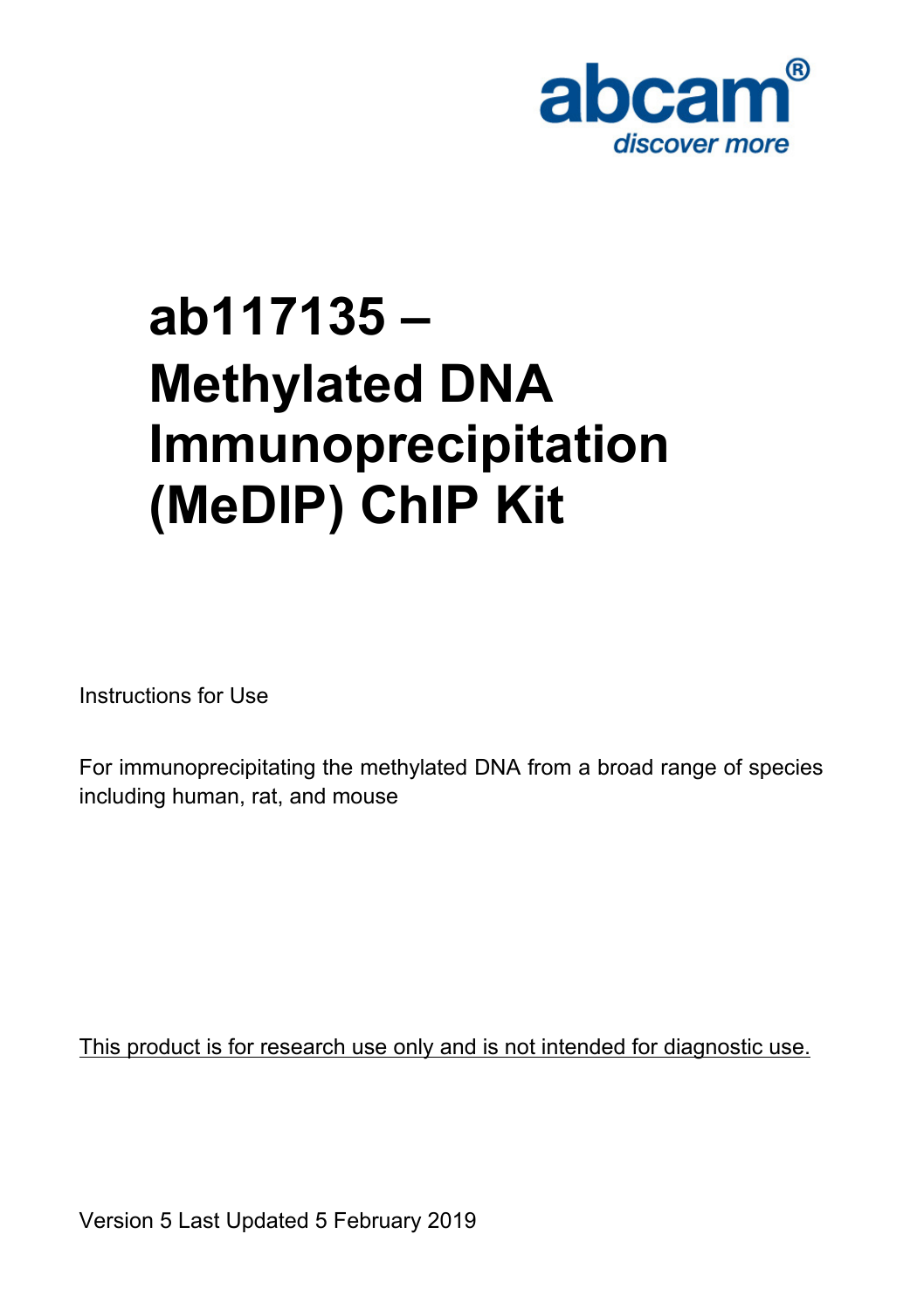# Table of Contents

#### **INTRODUCTION**

| 1. | <b>BACKGROUND</b>                   | 2              |
|----|-------------------------------------|----------------|
|    | 2. ASSAY SUMMARY                    | 3              |
|    | <b>GENERAL INFORMATION</b>          |                |
|    | 3. PRECAUTIONS                      | 4              |
|    | 4. STORAGE AND STABILITY            | $\overline{4}$ |
|    | 5. MATERIALS SUPPLIED               | 5              |
|    | 6. MATERIALS REQUIRED, NOT SUPPLIED | 6              |
|    | 7. LIMITATIONS                      | $\overline{7}$ |
|    | 8. TECHNICAL HINTS                  | $\overline{7}$ |
|    | <b>ASSAY PREPARATION</b>            |                |
|    | 9. REAGENT PREPARATION              | 8              |
|    | 10. SAMPLE PREPARATION              | 8              |
|    | <b>ASSAY PROCEDURE</b>              |                |
|    | 11. ASSAY PROCEDURE                 | 10             |
|    | <b>RESOURCES</b>                    |                |
|    | 12. TROUBLESHOOTING                 | 13             |
|    | 13. NOTES                           | 16             |
|    |                                     |                |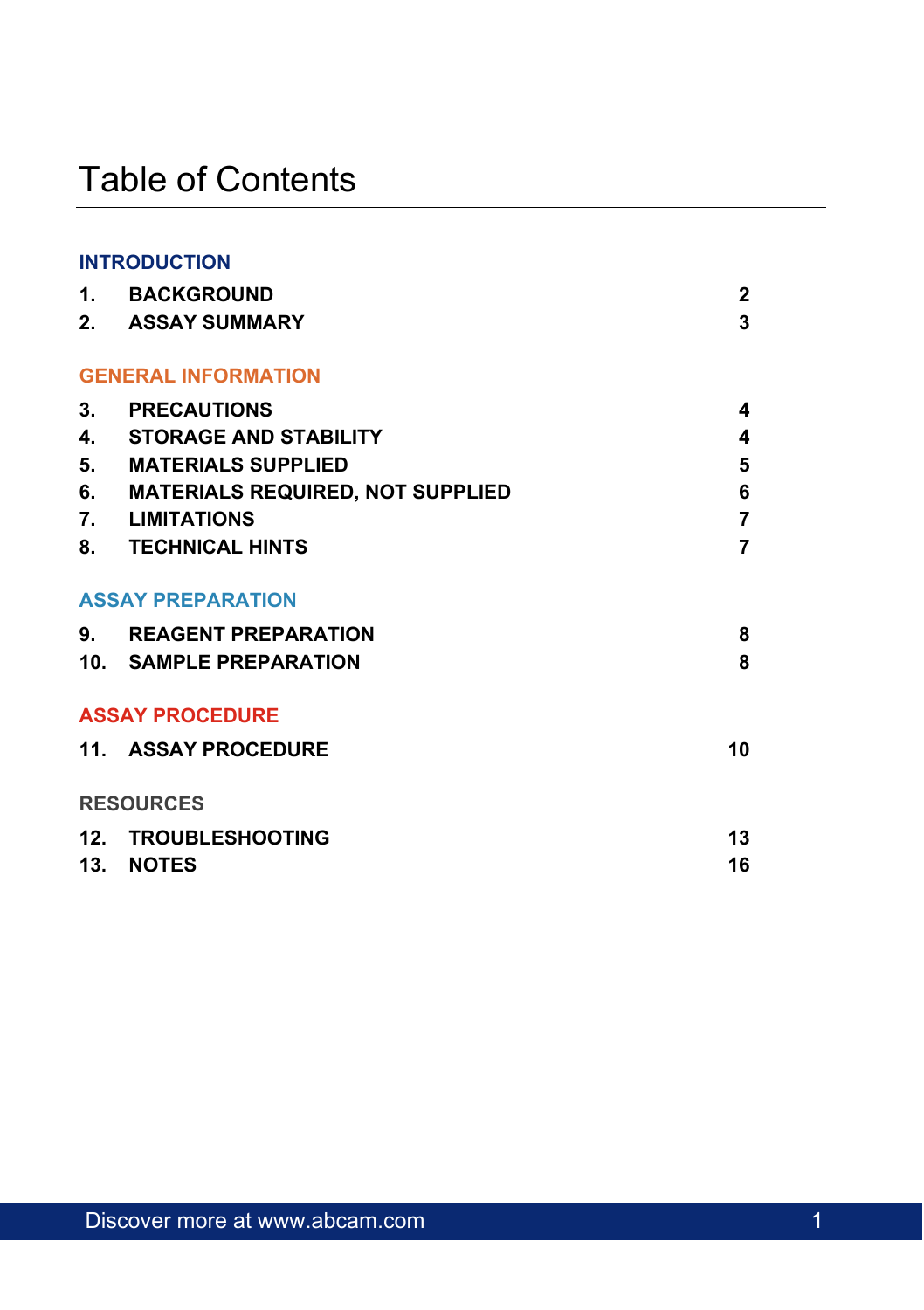### <span id="page-2-0"></span>**1. BACKGROUND**

The core mechanism for epigenetic alterations of genomic DNA is hypermethylation of CpG islands in specific genes and global DNA hypomethylation. Region specific DNA methylation is mainly found in 5'-CpG-3'dinucleotides within the promoters or in the first exon of genes, which plays an important role in the repression of gene transcription. Global DNA hypomethylation is likely caused by methyl-deficiency due to a variety of environmental influences. It has been demonstrated that alterations in DNA methylation are associated with many diseases, and especially with cancer.

Highly specific isolation of methylated DNA should provide an advantage for convenient and comprehensive identification of methylation status of normal and diseased cells, such as cancer cells, which may lead to the development of new diagnostic and therapeutic methods of cancer. Several methods have been used for enriching methylated DNA, including methyl-CpG binding domain (MBD) based methylated DNA affinity column and methylated DNA immunoprecipitation. However, these methods so far are considerably time consuming, labor intensive, have low throughput, and particularly, need purified DNA as starting material.

ab117135 uses a proprietary and unique procedure and composition to enrich methylated DNA. In the assay, an antibody specific to methyl cytosine is used to immunoprecipitate methylated genomic DNA. The immunoprecipitated methylated fractions can then be used for a standard DNA detection.

This kit has the following features:

- Directly immunoprecipitate the methylated fractions of DNA from cell lysates.
- Highly efficient enrichment of methylated DNA: > 95%.
- The fastest procedure available, which can be finished within 4 hours.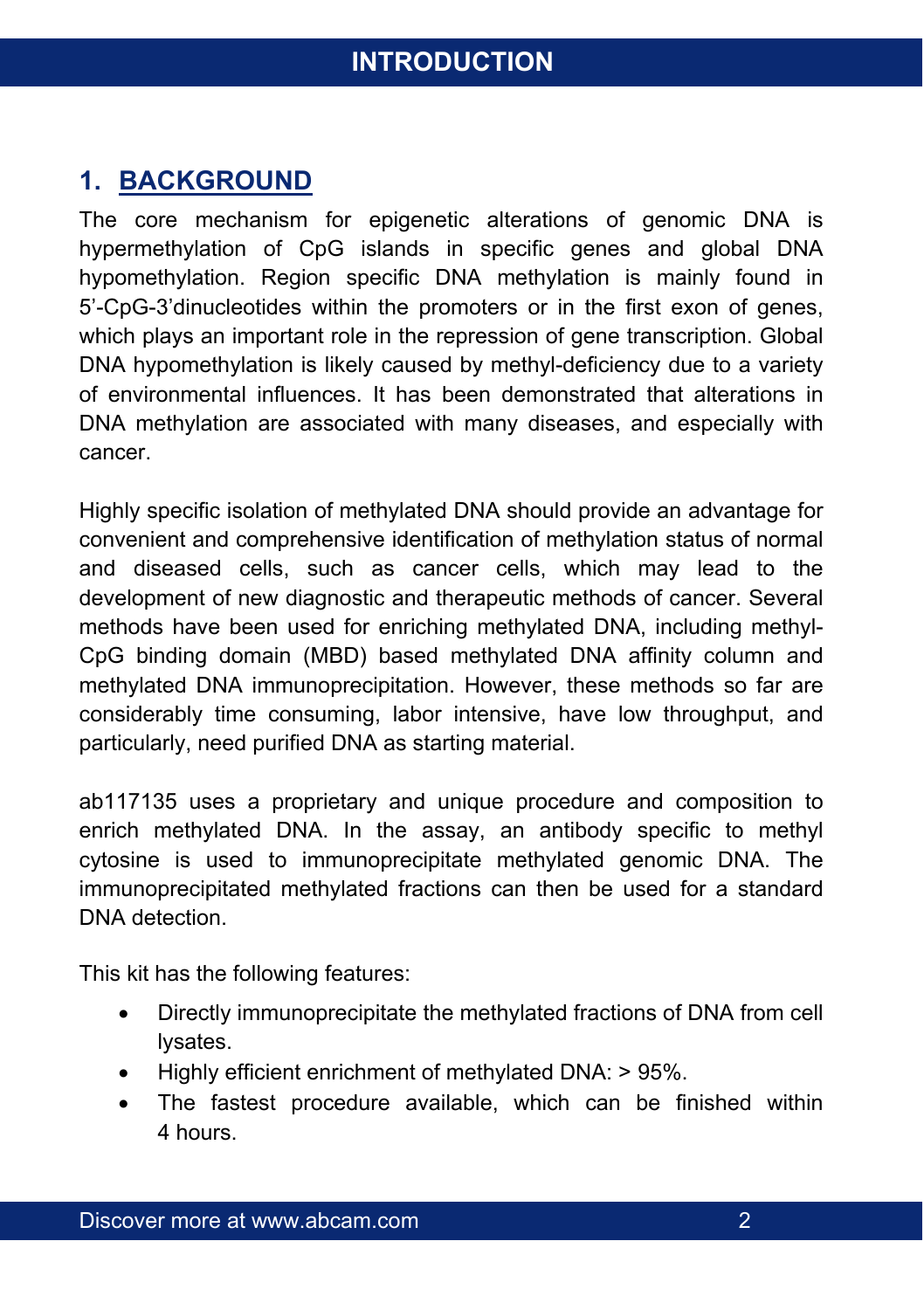- Strip microplate format makes the assay flexible: manual or high throughput.
- Columns for DNA purification are included: save time and reduce labor.
- Compatible with all DNA amplification-based approaches.
- Simple, reliable, and consistent assay conditions.

ab117135 - contains all reagents required for carrying out a successful methylated DNA immunoprecipitation directly from mammalian cells. Particularly, this kit includes a ChIP-grade 5-methylcytosine antibody and a negative control normal mouse IgG. DNA in the cells is extracted, sheared, and added into the microwell immobilized with the antibody. DNA is released from the antibody-DNA complex, and purified through the specifically designed Fast-Spin Column. Eluted DNA can be used for various down-stream applications.

# <span id="page-3-0"></span>**2. ASSAY SUMMARY**

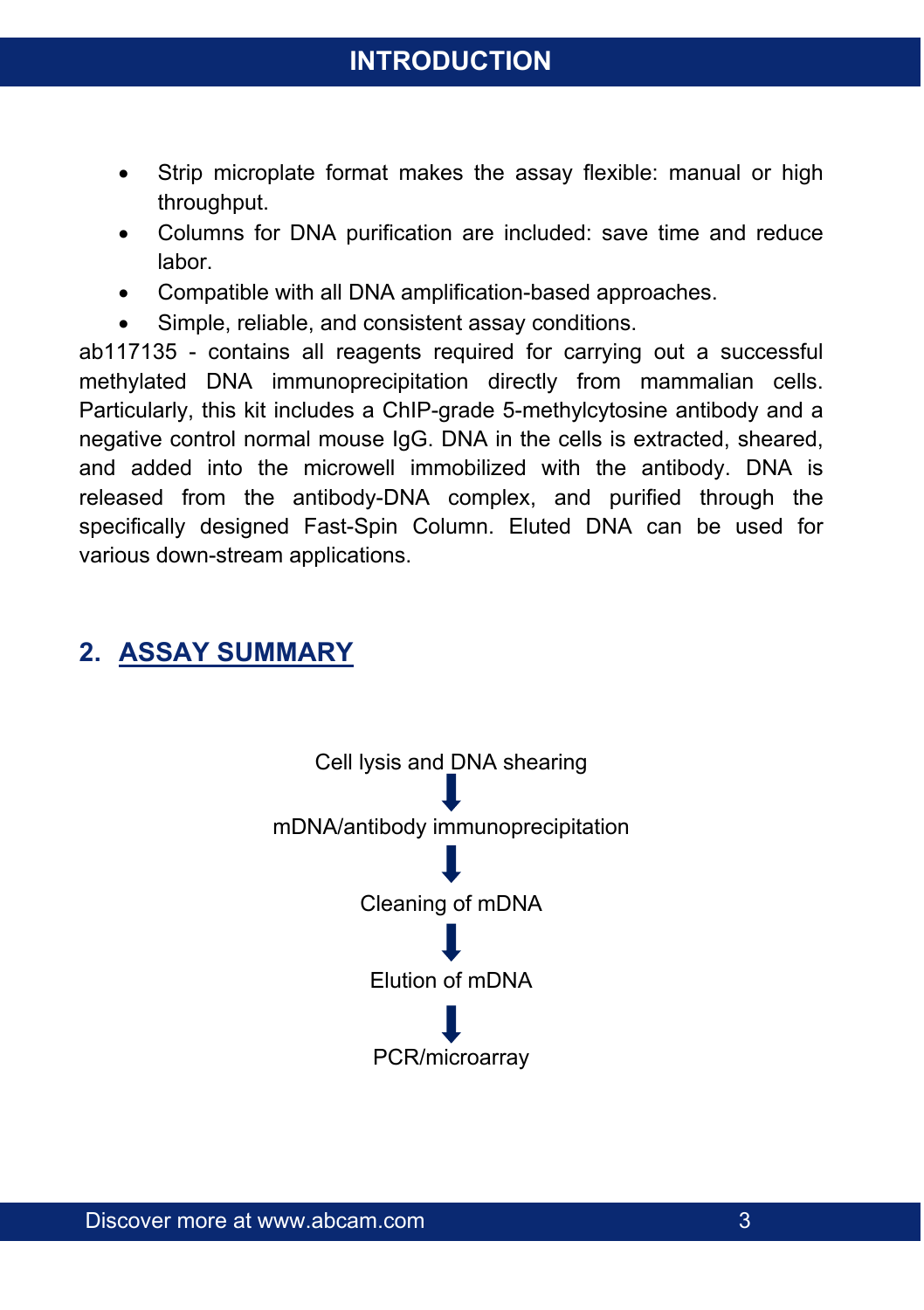### <span id="page-4-0"></span>**3. PRECAUTIONS**

#### **Please read these instructions carefully prior to beginning the assay.**

All kit components have been formulated and quality control tested to function successfully as a kit. Modifications to the kit components or procedures may result in loss of performance.

### <span id="page-4-1"></span>**4. STORAGE AND STABILITY**

#### **Store kit as given in the table upon receipt.**

Observe the storage conditions for individual prepared components in sections 9 & 10.

Avoid repeated thawing and re-freezing of temperature sensitive components. It is recommended that you aliquot accordingly ahead of time.

For maximum recovery of the products, centrifuge the original vial prior to opening the cap.

Check if Buffers contain salt precipitates before use. If so, warm at room temperature or 37°C and shake the buffer until the salts are re-dissolved.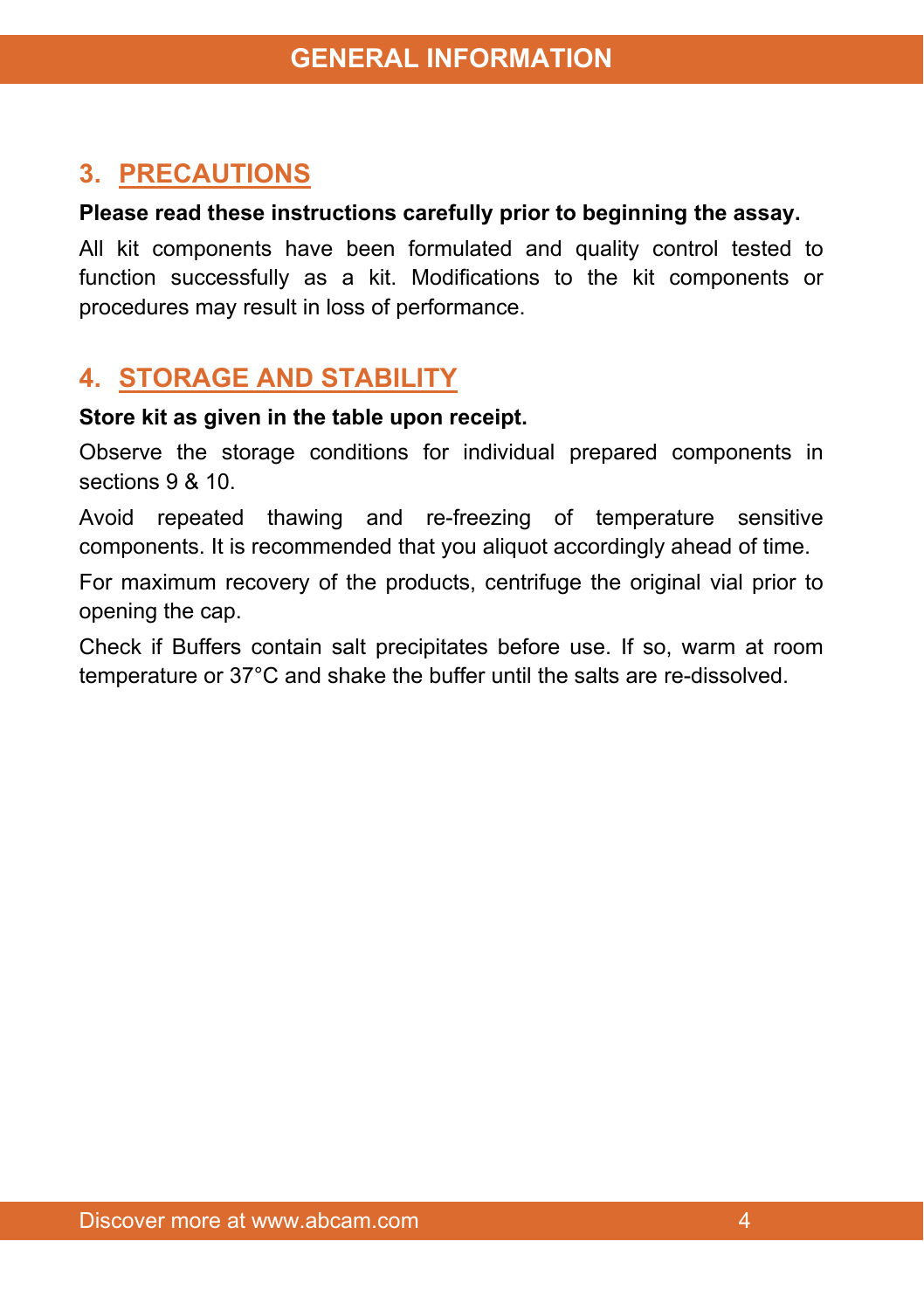# <span id="page-5-0"></span>**5. MATERIALS SUPPLIED**

| <b>Item</b>                        | 24<br><b>Tests</b> | <b>48 Tests</b>  | <b>Storage</b><br><b>Condition</b><br>(Before<br><b>Preparation)</b> |
|------------------------------------|--------------------|------------------|----------------------------------------------------------------------|
| Wash Buffer                        | 28 mL              | $2 \times 28$ mL | <b>RT</b>                                                            |
| <b>Antibody Buffer</b>             | $15$ mL            | 30 mL            | <b>RT</b>                                                            |
| Pre-Lysis Buffer                   | 4 mL               | 8 mL             | <b>RT</b>                                                            |
| <b>Lysis Buffer</b>                | 4 mL               | 6 mL             | <b>RT</b>                                                            |
| <b>ChIP Dilution Buffer</b>        | 4 mL               | 6 mL             | <b>RT</b>                                                            |
| <b>DNA Release Buffer</b>          | 2 mL               | $2 \times 2$ mL  | <b>RT</b>                                                            |
| <b>Reverse Buffer</b>              | 2 mL               | $2 \times 2$ mL  | <b>RT</b>                                                            |
| <b>Binding Buffer</b>              | 5 mL               | 8 mL             | <b>RT</b>                                                            |
| <b>Elution Buffer</b>              | $0.6$ mL           | $1.2$ mL         | <b>RT</b>                                                            |
| Normal Mouse IgG (1mg/mL)*         | $10 \mu L$         | $15 \mu L$       | $4^{\circ}$ C                                                        |
| Proteinase K (10mg/mL)*            | $25$ $\mu$ L       | 50 µL            | $4^{\circ}$ C                                                        |
| Anti-5-Methylcytosine (1 mg/mL)*   | $25 \mu L$         | 50 µL            | $4^{\circ}$ C                                                        |
| 8-Well Assay Strips (with 1 frame) | 3                  | 6                | $4^{\circ}$ C                                                        |
| 8-Well Strip Caps                  | 3                  | 6                | <b>RT</b>                                                            |
| F-Spin Column                      | 30                 | 50               | <b>RT</b>                                                            |
| <b>F-Collection Tube</b>           | 30                 | 50               | <b>RT</b>                                                            |

\*Spin the solution down to the bottom after thawing, prior to use.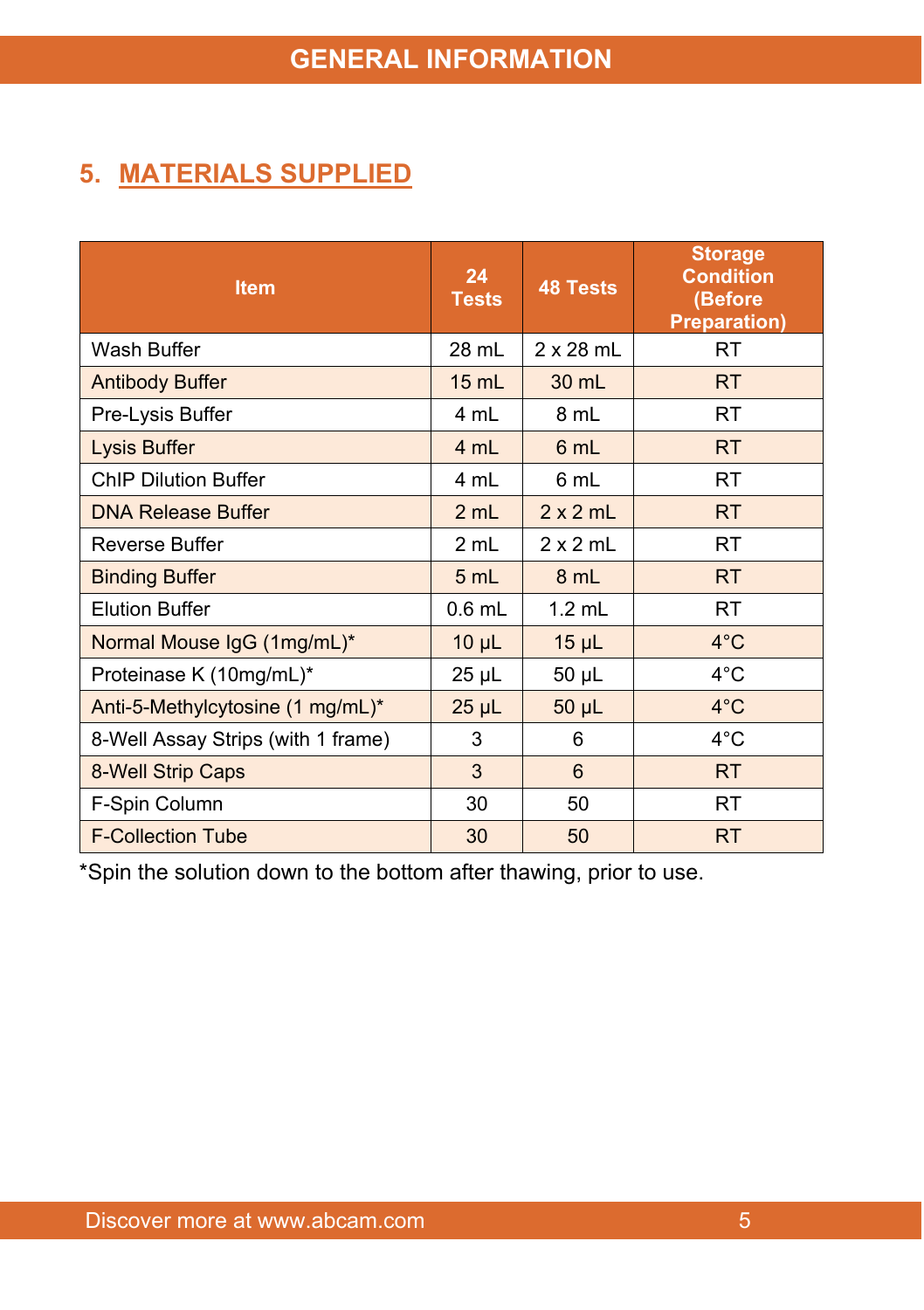### <span id="page-6-0"></span>**6. MATERIALS REQUIRED, NOT SUPPLIED**

These materials are not included in the kit, but will be required to successfully utilize this assay:

- Variable temperature waterbath
- Vortex mixer
- Desktop centrifuge (up to 14,000 rpm)
- Sonicator
- Orbital shaker
- Pipettes and pipette tips
- 1.5 mL microcentrifuge tubes
- 15 mL conical tube
- $\bullet$  1 X TE buffer (pH 8.0)
- 90% Ethanol
- 70% Ethanol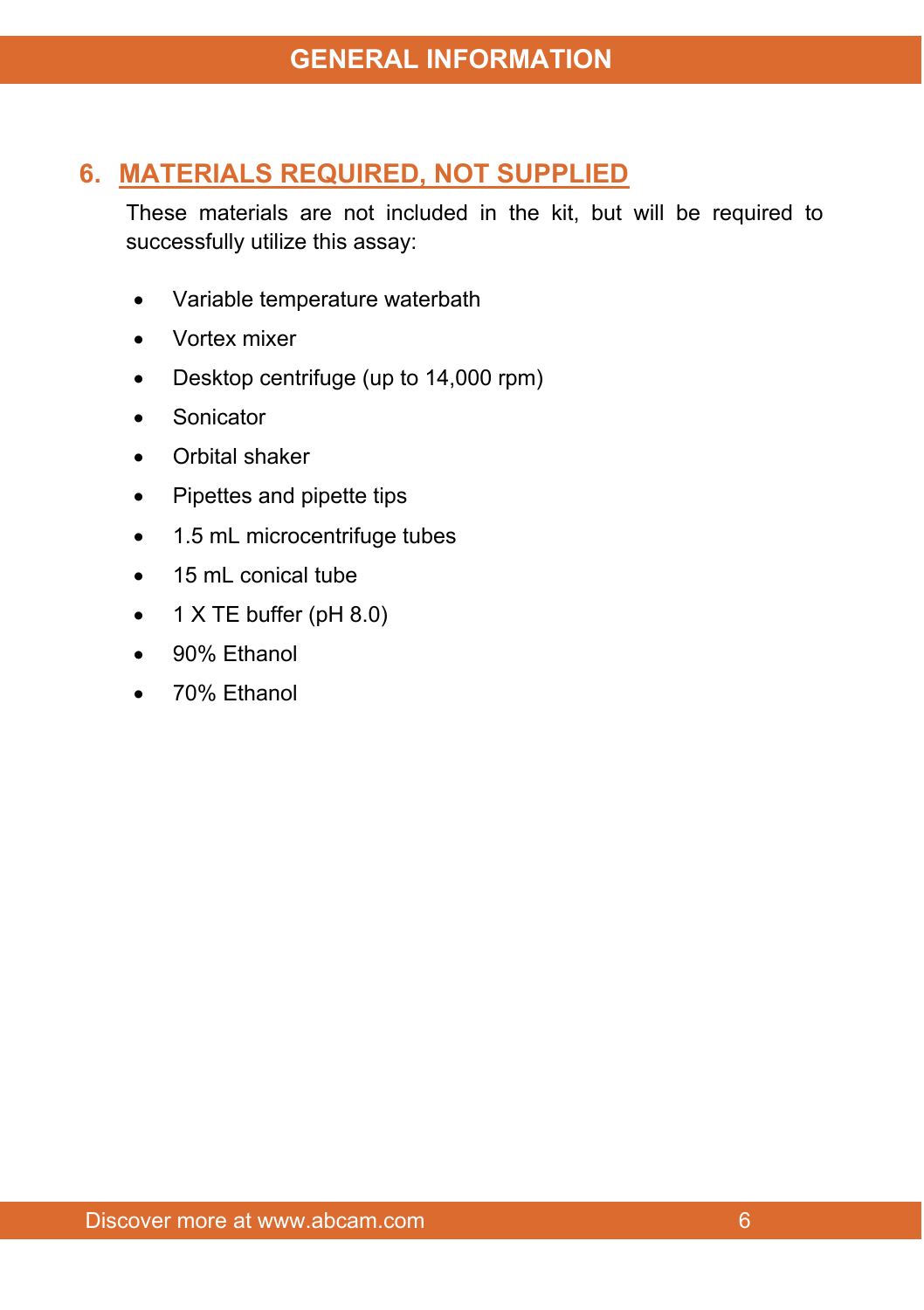# <span id="page-7-0"></span>**7. LIMITATIONS**

- Assay kit intended for research use only. Not for use in diagnostic procedures
- Do not use kit or components if it has exceeded the expiration date on the kit labels
- Do not mix or substitute reagents or materials from other kit lots or vendors. Kits are QC tested as a set of components and performance cannot be guaranteed if utilized separately or substituted
- Any variation in operator, pipetting technique, washing technique, incubation time or temperature, and kit age can cause variation in binding

### <span id="page-7-1"></span>**8. TECHNICAL HINTS**

- Avoid foaming or bubbles when mixing or reconstituting components.
- Avoid cross contamination of samples or reagents by changing tips between sample, standard and reagent additions.
- Ensure plates are properly sealed or covered during incubation steps.
- Complete removal of all solutions and buffers during wash steps.
- **This kit is sold based on number of tests. A 'test' simply refers to a single assay well. The number of wells that contain sample, control or standard will vary by product. Review the protocol completely to confirm this kit meets your requirements. Please contact our Technical Support staff with any questions.**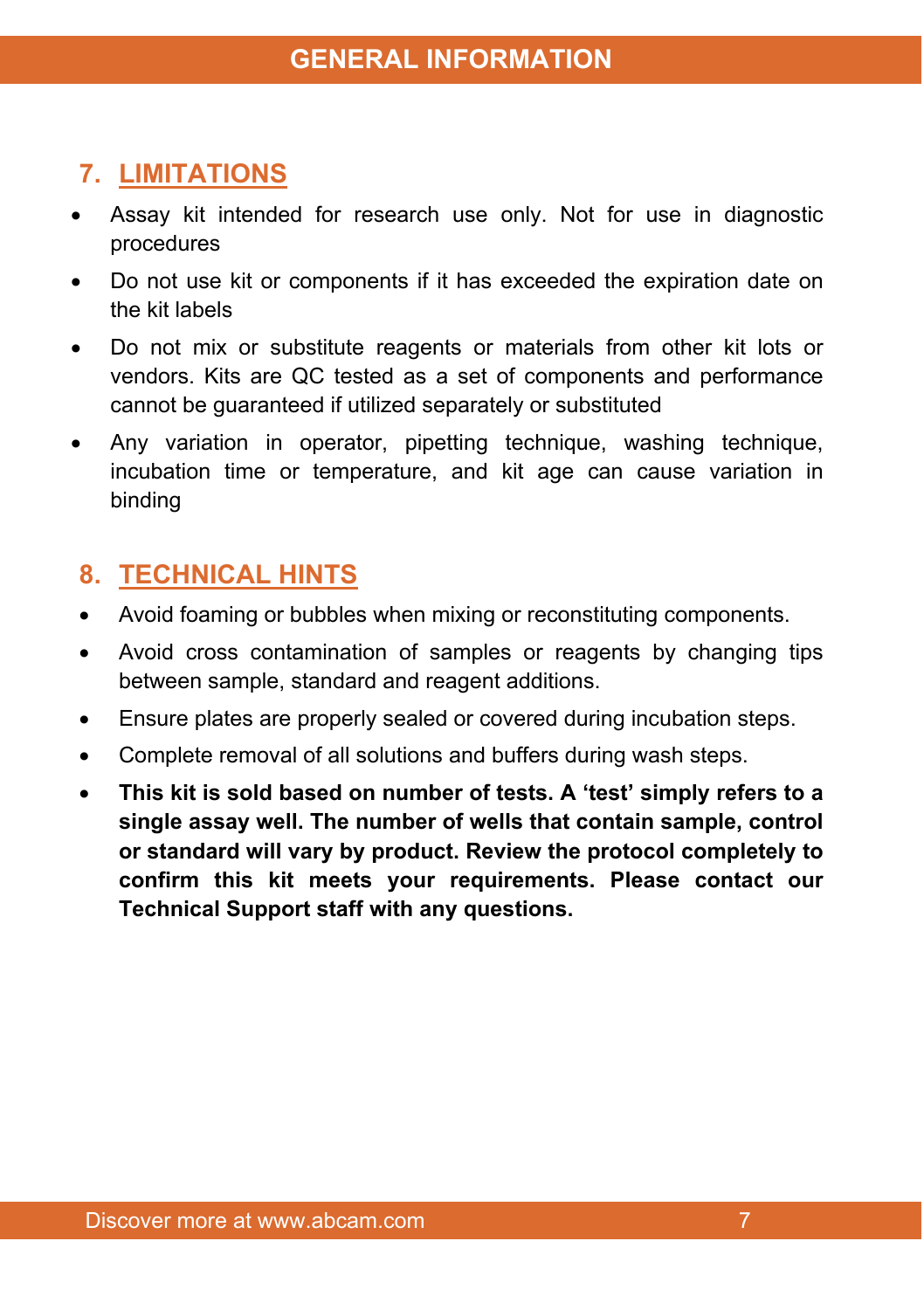### <span id="page-8-0"></span>**9. REAGENT PREPARATION**

Prepare 1X TE buffer (pH 8.0), 90% Ethanol and 70% Ethanol prior to starting the assay.

### <span id="page-8-1"></span>**10. SAMPLE PREPARATION**

#### 10.1 **Antibody Binding to Assay Strip Well**

- 10.1.1 Predetermine the number of Assay Strip Wells required for your experiment. Carefully remove any unneeded strip wells from the plate frame and place the, back in the bag (seal the bag tightly and store at 4°C). Wash the strip wells once with 150 µL of 1X Wash Buffer.
- 10.1.2 Add 100 µl of Antibody Buffer to each well and then add the antibodies: 1 µL of Normal Mouse IgG as the negative control, and 1 µL of Anti-5-Methylcytosine for the sample.
- 10.1.3 Cover the strip wells with Parafilm M and incubate at room temperature for 60 minutes. Meanwhile, prepare the cell extracts as described in the next steps.

#### 10.2 **Cell Collection and Cross-Linking**

#### 10.2.1 **For Monolayer or Adherent Cells:**

10.2.1.1 Grow cells (treated or untreated) to 80%-90% confluency. Remove culture medium and wash cells with PBS once. (At least  $1 \times 10^5$  cells are required for each reaction).

| <b>Container</b> | <b>Cell number</b><br>(x 10 <sup>5</sup> ) |
|------------------|--------------------------------------------|
| 96-well plate    | 0.3-0.6/well                               |
| 24-well plate    | $1-3$ /well                                |
| 12-well plate    | 3-6/well                                   |
| 6-well plate     | 5-10/well                                  |
| 60 mm dish       | 20-30                                      |
| 100 mm dish      | 50-100                                     |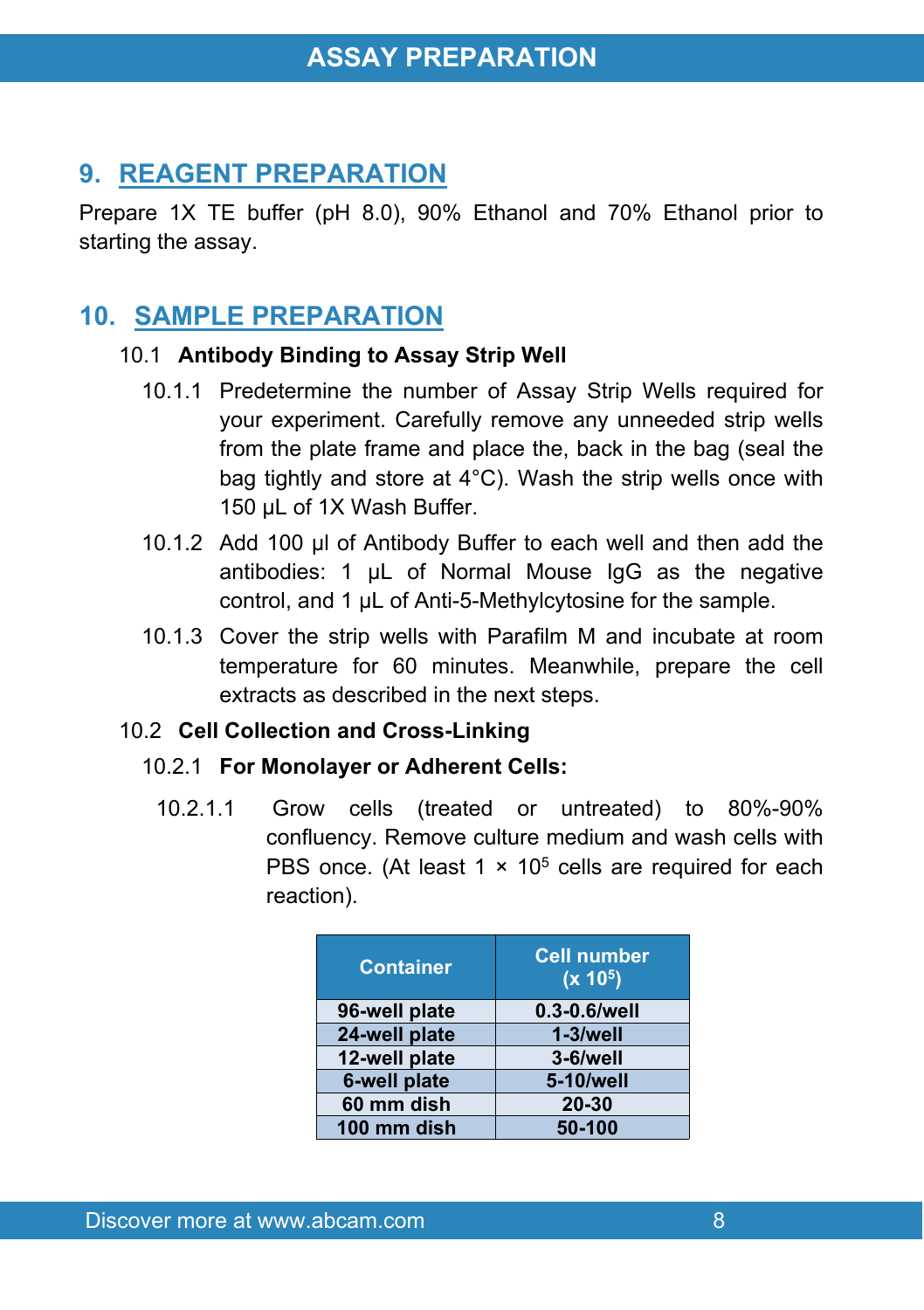10.2.1.2 Add 20 μl of Lysis Buffer to each well for the 96-well plate; or 100 μl of Lysis Buffer for the 24-well plate; or 200 μl of Lysis Buffer for the 12-well plate; or 400 μl of Lysis Buffer for the 6-well plate; or 1.5 ml of Lysis buffer for a 100 mm plate. Incubate for 5 minutes at room temperature and pipette up and down several times to break cells.

#### 10.2.2 **For Suspension Cells:**

- 10.2.2.1 Collect cells (treated or untreated) into a 15 mL conical tube.  $(2-5 \times 10^5$  cells are required for each reaction). Centrifuge the cells at 1000 rpm for 5 minutes and discard the supernatant. Wash cells with 10 mL of PBS once by centrifugation at 1000 rpm for 5 minutes. Discard the supernatant.
- 10.2.2.2 Add Pre-Lysis Buffer to re-suspend the cell pellet (20  $\mu$ L/1 x 10<sup>5</sup> cells). Transfer cell suspension to a 1.5 mL vial and incubate on ice for 10 minutes. Vortex vigorously for 10 seconds and centrifuge at 5000 rpm for 5 minutes. Discard the supernatant.
- 10.2.2.3 Add 10 µL of Lysis Buffer to each 1 x 10<sup>5</sup> cells.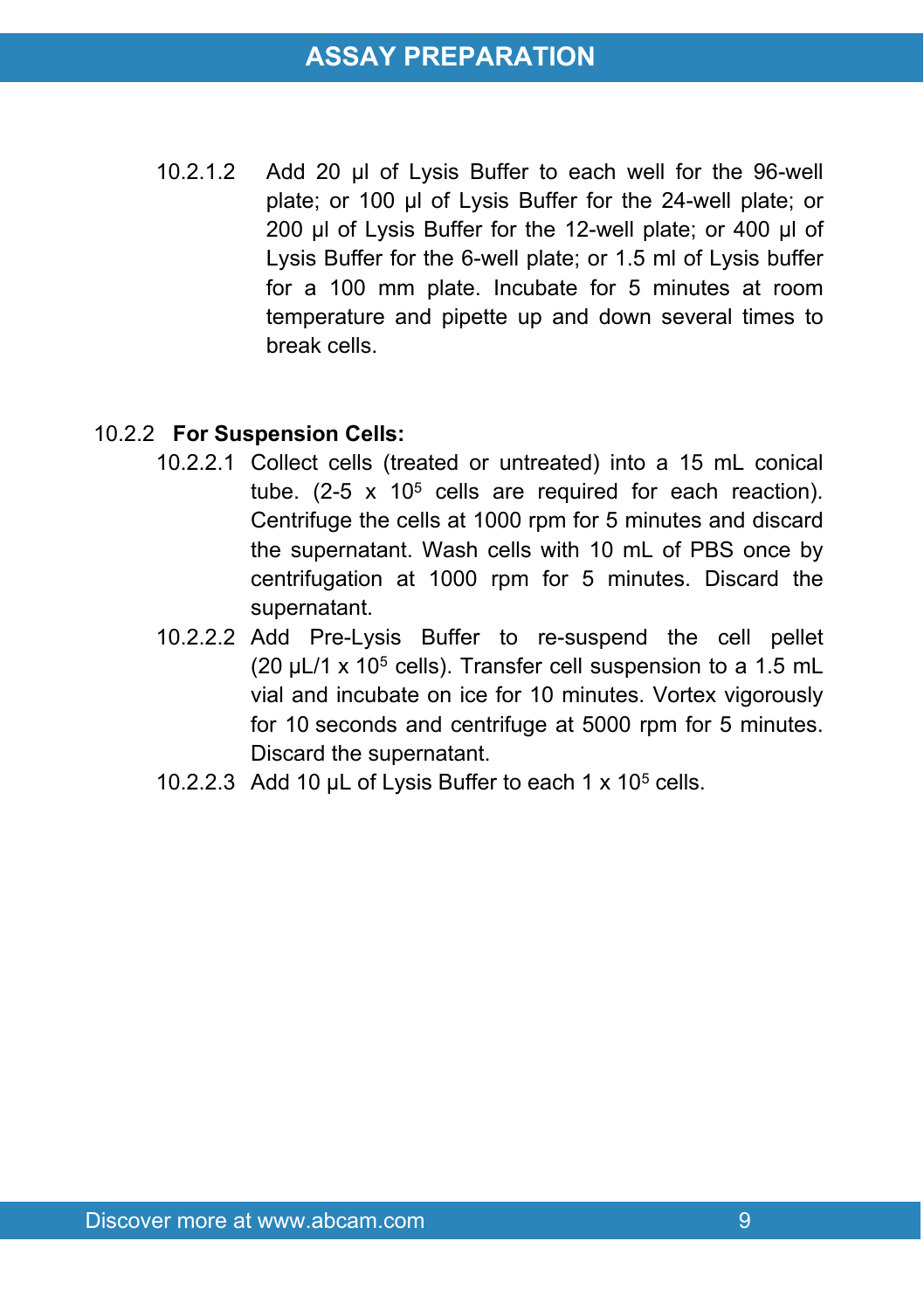# <span id="page-10-0"></span>**11.ASSAY PROCEDURE**

#### 11.1 **DNA Shearing**

- 11.1.1 Transfer cell solution to a 1.5 mL vial (500 µL maximum for each vial) and incubate at room temperature for 10 minutes. Vortex vigorously for 10 seconds.
- 11.1.2 Shear DNA by sonication. Usually, sonicate 4 to 5 pulses of 10 to 12 seconds each at level 2 using a microtip probe, followed by 30 to 40 seconds rest on ice between each pulse. (The conditions of DNA shearing can be optimized based on cells and sonicator equipment. If desired, remove 5 µL of the sonicated cell lysate for agarose gel analysis. The length of sheared DNA should be between 200-1000 bp).
- 11.1.3 Pellet cell debris by centrifuging at 14,000 rpm for 10 minutes.

#### 11.2 **Methylated DNA Immunoprecipitation**

- 11.2.1 Transfer clear supernatant to a new 1.5 mL vial (supernatant can be stored at -80°C at this step). Dilute required volume of supernatant with ChIP Dilution Buffer at a 1:1 ratio (e.g. add 100 µL of ChIP Dilution Buffer to 100 µL of supernatant).
- 11.2.2 Remove 5 µL of the diluted supernatant to a 0.5 mL vial. Label the vial as "input DNA," and place on ice.
- 11.2.3 Remove the incubated antibody solution and wash the strip wells three times with 150 µL of Antibody Buffer by pipetting in and out.
- 11.2.4 Transfer 100 uL of the diluted supernatant to each strip well. Cover the strip wells with Parafilm M and incubate at room temperature (22-25°C) for 60 to 90 minutes on a rocking platform (50-100 rpm).
- 11.2.5 Remove supernatant. Wash the wells six times with 150 µL of 1X Wash Buffer. Allow 2 minutes on a rocking platform (100 rpm) for each wash. Wash the wells once (for 2 minutes) with 150 µLof 1X TE Buffer.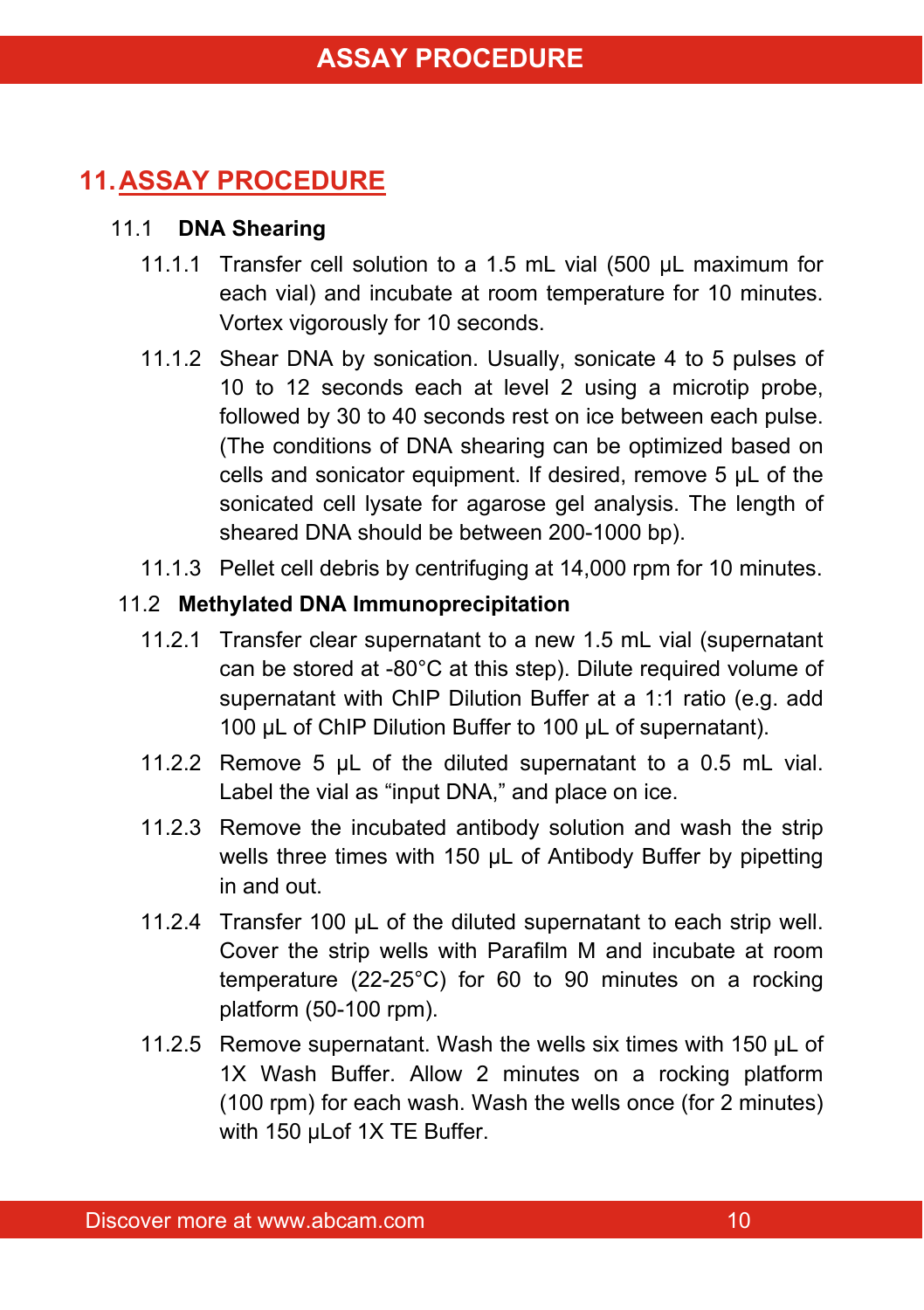#### 11.3 **Methylated DNA Isolation/Purification**

- 11.3.1 Add 1 µL of Proteinase K to each 40 µL of DNA Release Buffer and mix. Add 40 uL of DNA Release Buffer containing Proteinase K to the samples (including the "input DNA" vial). Cover the sample wells with strip caps and incubate at 65°C in a waterbath for 15 minutes.
- 11.3.2 Add 40 uL of Reverse Buffer to the samples. Mix, and recover the wells with strip caps and incubate at 65°C in a water bath for 30 minutes. Also add 40 uL of Reverse Buffer to the vial containing supernatant, labeled as "input DNA." Mix and incubate at 65°C for 45 minutes.
- 11.3.3 Place a spin column into a 2 mL collection tube. Add 150 µL of Binding Buffer to the samples and transfer mixed solution to the column. Centrifuge at 12,000 rpm for 20 seconds.
	- *Note: Always cap spin columns before placing them in the microcentrifuge.*
- 11.3.4 Add 200 µL of 70% Ethanol to the column, centrifuge at 12,000 rpm for 20 seconds. Remove the column from the collection tube and discard the flowthrough.
- 11.3.5 Replace column to the collection tube. Add 200 µL of 90% Ethanol to the column and centrifuge at 12,000 rpm for 20 seconds.
- 11.3.6 Remove the column and discard the flowthrough. Replace column to the collection tube and wash the column again with 200 µL of 90% Ethanol at 12,000 rpm for 35 seconds.
- 11.3.7 Place the column in a new 1.5 mL vial. Add 10-20 µL of Elution Buffer directly to the filter in the column and centrifuge at 12,000 rpm for 20 seconds to elute purified DNA.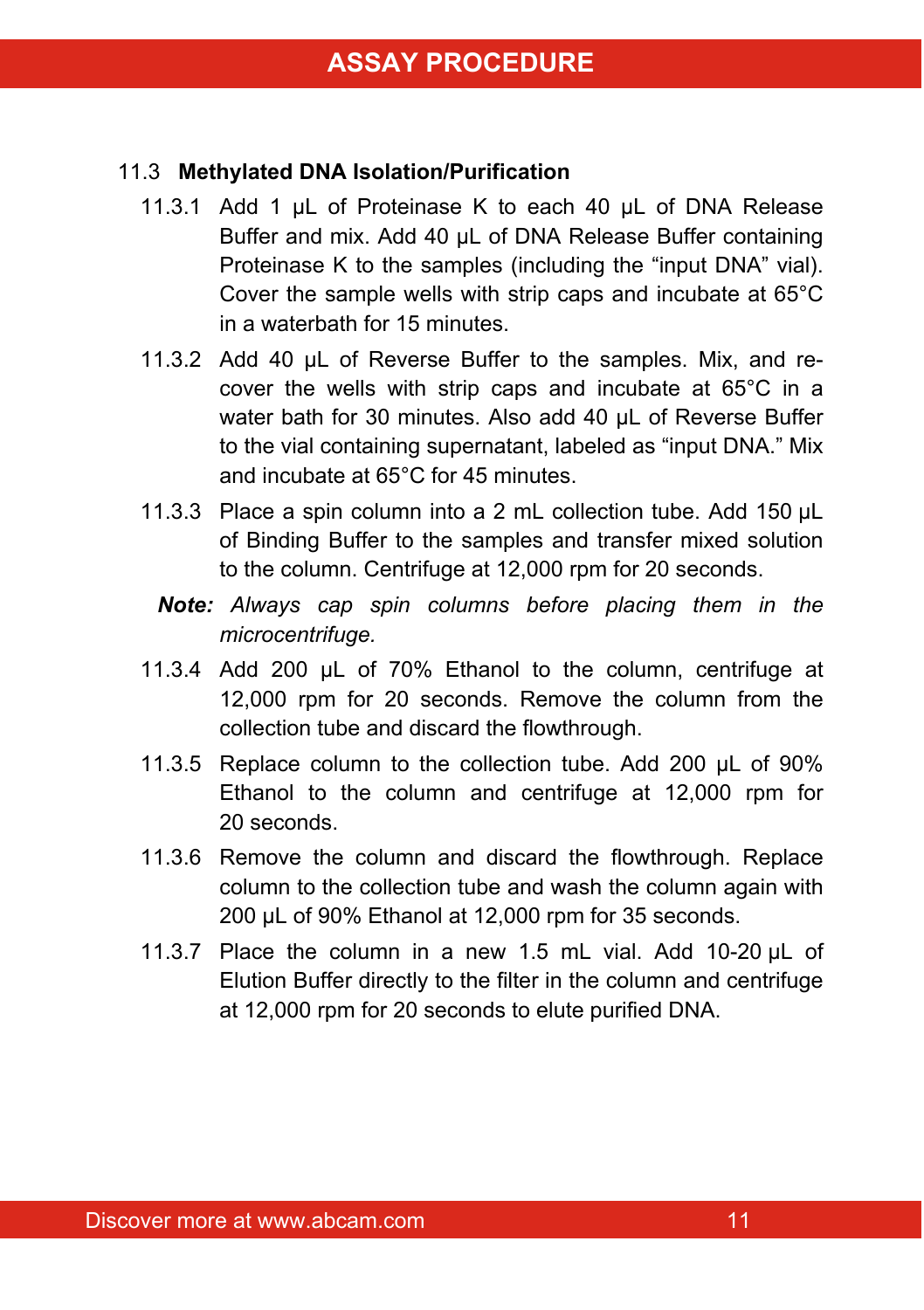Methylated DNA is now ready for use or storage at -20°C.

*Note: For PCR positive control (methylation) and negative control (unmethylation), the primers for highly methylated sequences of H19ICR, LAP or XIST and the primer for unmethylated βactin or GAPDH sequence could be used, respectively. For conventional PCR, the number of PCR cycles may need to be optimized for the better PCR results.*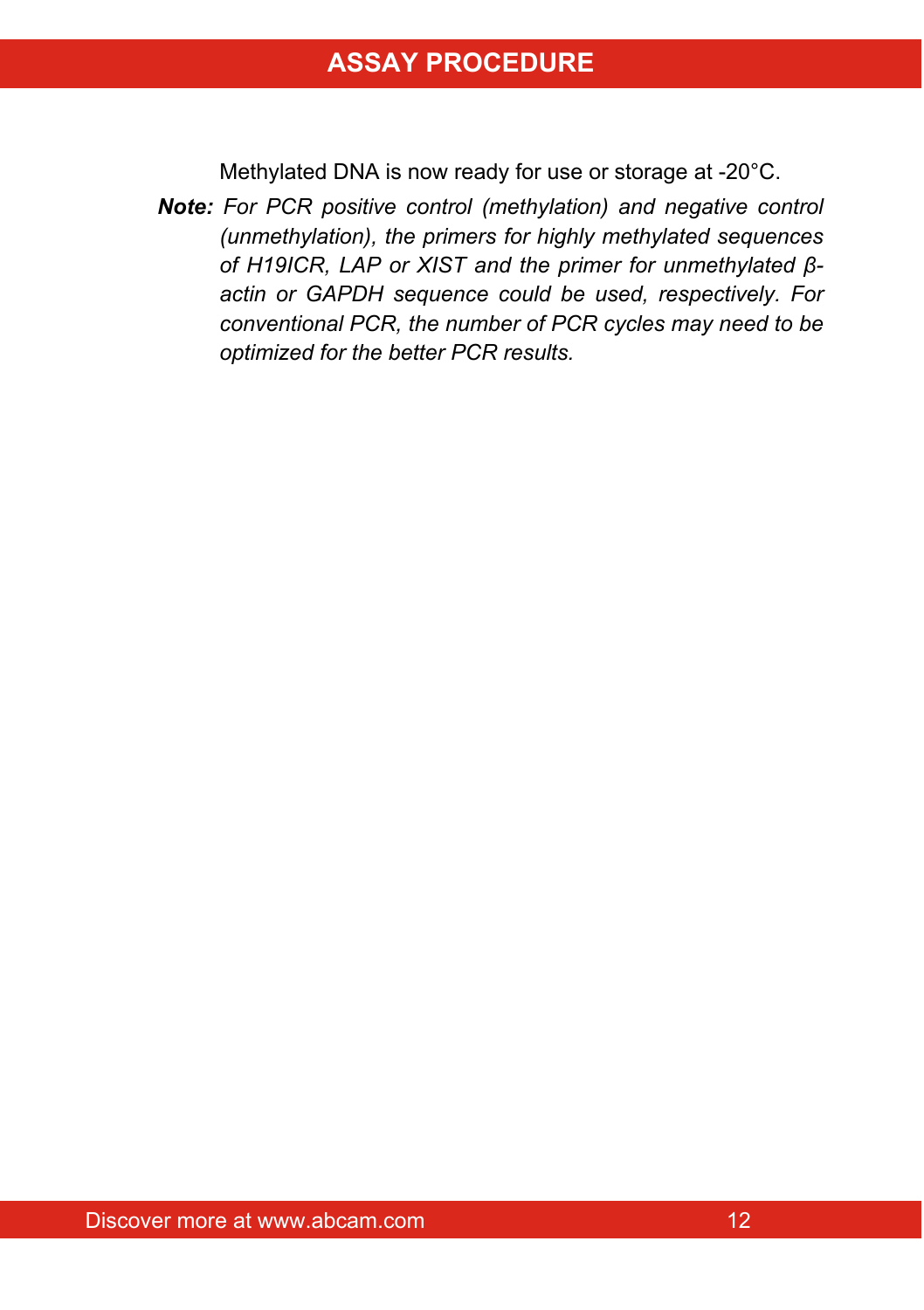# <span id="page-13-0"></span>**12.TROUBLESHOOTING**

| <b>Problem</b>               | Cause                                                          | <b>Solution</b>                                                                                                                                     |
|------------------------------|----------------------------------------------------------------|-----------------------------------------------------------------------------------------------------------------------------------------------------|
| Little or No PCR<br>Products | Insufficient cells.                                            | Increase tissue amount (e.g.<br>>1 million cells/per reaction).                                                                                     |
|                              | Insufficient cell lysis.                                       | Follow the guidelines in the<br>protocol. Check the cell lysis<br>by observing a 5 µL portion<br>of the tissue lysate under the<br>microscope.      |
|                              | Insufficient or too much<br>sonication.                        | Follow the protocol<br>instructions for obtaining the<br>appropriate sized DNA. Keep<br>the sample on ice during the<br>sonication.                 |
|                              | Incorrect<br>temperature/insufficient<br>time for DNA release. | Follow the guidelines in the<br>protocol for appropriate<br>temperature and time.                                                                   |
|                              | <b>Incorrect PCR</b><br>conditions.                            | Check if all PCR<br>components are added.<br>Increase amount of DNA<br>added to PCR reaction.<br>Increase the number of<br>cycles for PCR reaction. |
|                              | Incorrect or bad<br>primers.                                   | Ensure the designed primers<br>are specific to the target<br>sequence.                                                                              |
|                              | The column is not<br>washed with 90%<br>ethanol.               | Ensure that wash solution is<br>90% ethanol.                                                                                                        |
|                              | DNA is not completely<br>passed through the<br>filter.         | Increase centrifuge time to 1<br>minute at steps 9.5.3 to 9.5.7<br>of "Methylated DNA<br>Isolation/Purification."                                   |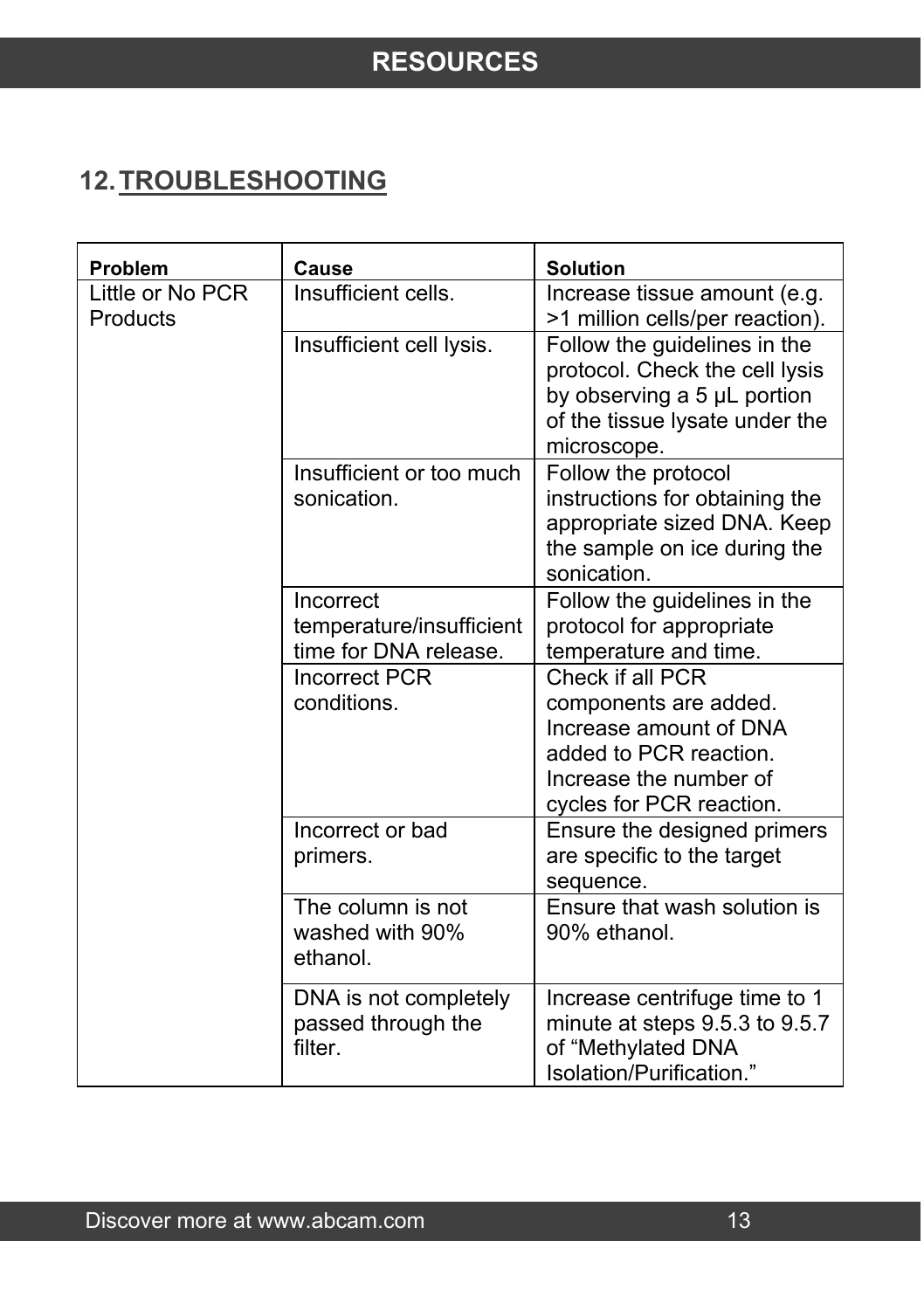| <b>Problem</b>                                                                                           | Cause                                                                         | <b>Solution</b>                                                                                                                                                                                                      |
|----------------------------------------------------------------------------------------------------------|-------------------------------------------------------------------------------|----------------------------------------------------------------------------------------------------------------------------------------------------------------------------------------------------------------------|
| Little or No<br>Amplification<br>Difference<br>Between the<br>Sample and the<br>Negative Control.        | Insufficient wash at<br>each wash step.                                       | Check if washing<br>recommendations at each<br>step is performed according<br>to the protocol.                                                                                                                       |
| Little or No<br>Amplification<br><b>Difference</b><br>Between the<br>Sample and the<br>Negative Control. | Antibody is added into<br>the well for the<br>negative control by<br>mistake. | Ensure antibody is added<br>into the correct well.                                                                                                                                                                   |
|                                                                                                          | Too many PCR cycles.                                                          | If using conventional PCR,<br>decrease the cycles to<br>appropriate cycle number.<br>Differences between<br>quantities of starting DNA<br>can be measured generally<br>within the linear PCR<br>amplification phase. |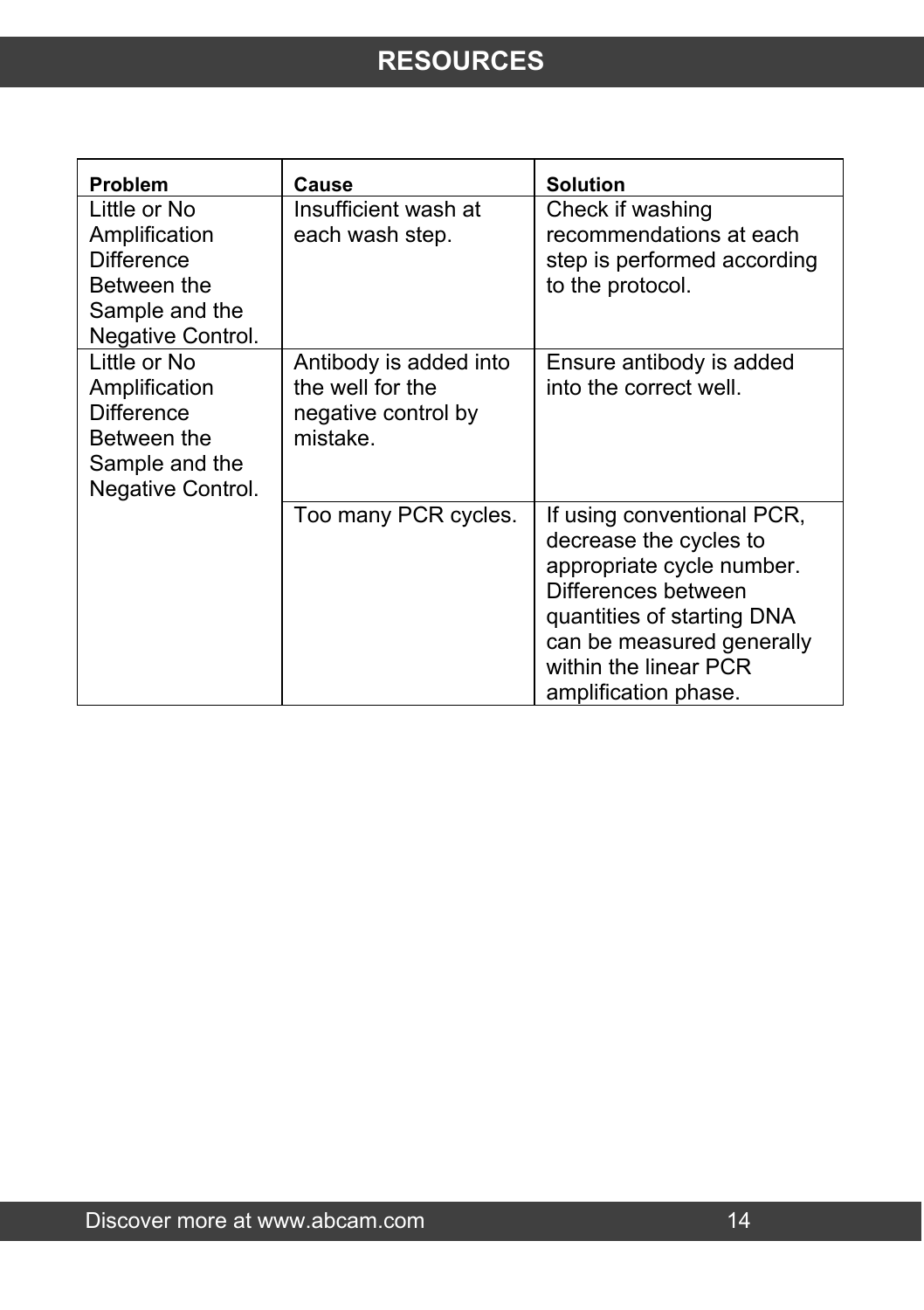# <span id="page-15-0"></span>**13.NOTES**